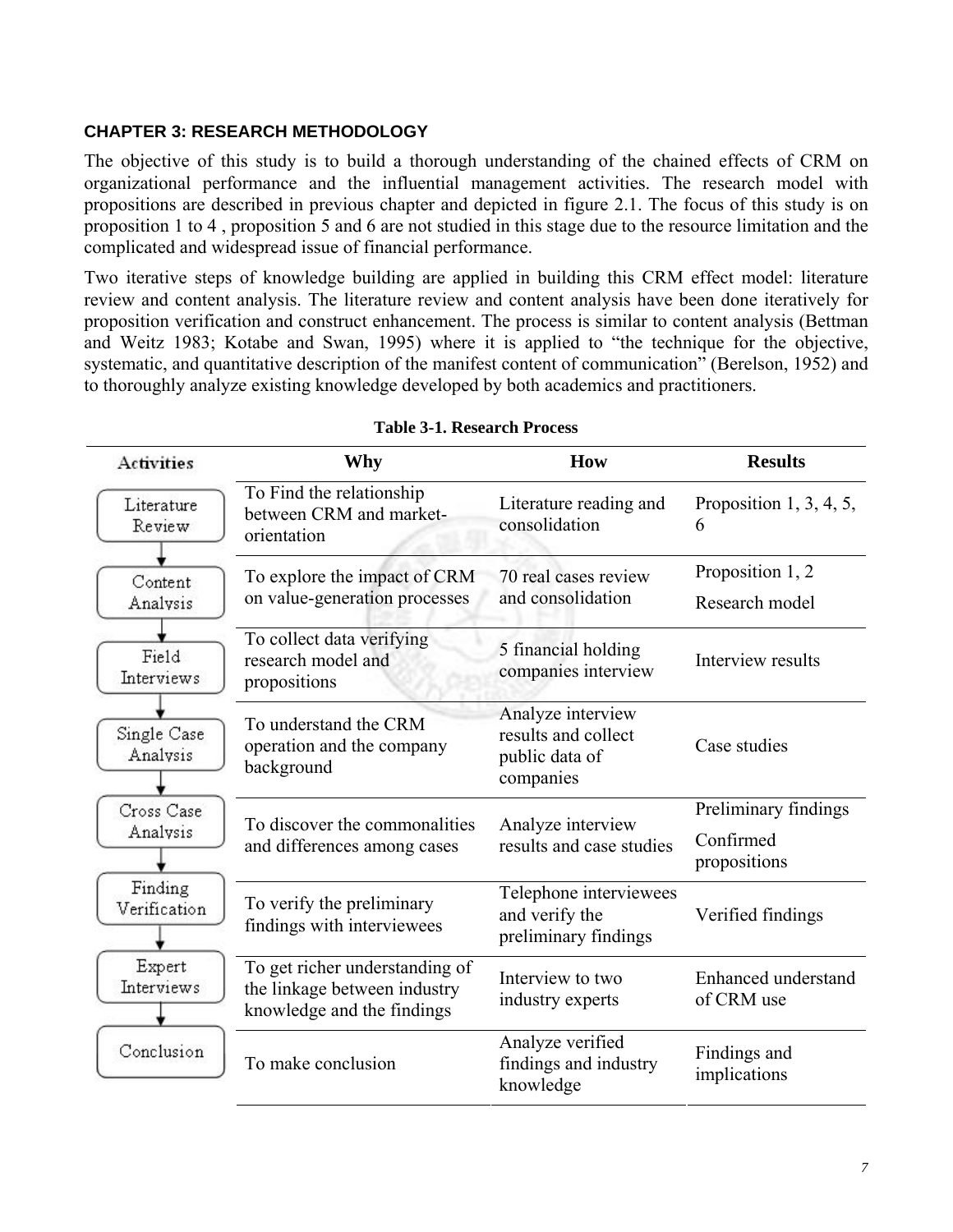Filed interview is applied in the next stage to validate the model developed and to get a richer understanding of the constructs. The distinctive point of the filed interview is to collect data from multiple informants from multiple cases to eliminate informant bias and to build a cohesive view of the behavioral changes in the organization. Furthermore, the interview results will be summarized and consolidated in a structural form. Single case analysis is applied in the next stage to understand the CRM operation and the company background. In the next stage, cross case analysis is applied to discover the differences and commonalities between cases. After case analysis, this study develops preliminary findings. In next stage, the preliminary findings are verified with interviewees. Expert interview is applied in the next stage to validate the linkage between industry knowledge and verified findings. Finally, this study makes a conclusion based on these verified results. The proposed CRM measurement instrument is drafted in the appendix A with open questions asked for further elaboration on user behaviors.

### **3.1 Literature Review**

Academic literatures reviewed are in the areas of CRM impacts, marketing theories, behavior theories and the related IT impact on value chain processes. This step provides a base for forming a semistructured plan for case analysis and the case analysis results are then synthesized with the literature review and form propositions about the market-orientation effects of CRM.

# **3.2 Content Analysis**

To verify and enhance the understanding of the CRM impact on various processes in the organization, a thorough review was conducted on 70 reported cases by five major CRM vendors including Siebel, SAP, SalesLogix, FrontRange, and Salesforce. After case reviews, 37 cases were selected out of the 70 cases for further analysis (summarized in Table 3-2). The case selection criteria are 1) these cases have applied CRM systems for both operational and analytical functions (Gefen and Ridings, 2002), 2) these cases have reported CRM effects on both behaviors and performance, and 3) these cases try to address CRM effects on all value-generated processes. A code sheet was developed that covered the different items of behavioral changes and related process changes. Several comparison tables were created to develop case findings and the synthesized findings are presented in table 2-1.

| <b>Table 3-2. Cases Analyzed</b> |                     |                       |                  |
|----------------------------------|---------------------|-----------------------|------------------|
| <b>User</b><br>organizations     | <b>User systems</b> | <b>Cases selected</b> | Case<br>reviewed |
| Large sized and                  | Seibel              | 18                    | 8                |
| fortune 500                      | <b>SAP</b>          | 12                    | 6                |
| Medium sized                     | SalesLogix          | 12                    | 8                |
|                                  | FrontRange          | 9                     | 9                |
| Small sized                      | Salesforce          | 19                    |                  |
| <b>Total cases</b>               |                     | 70                    | 37               |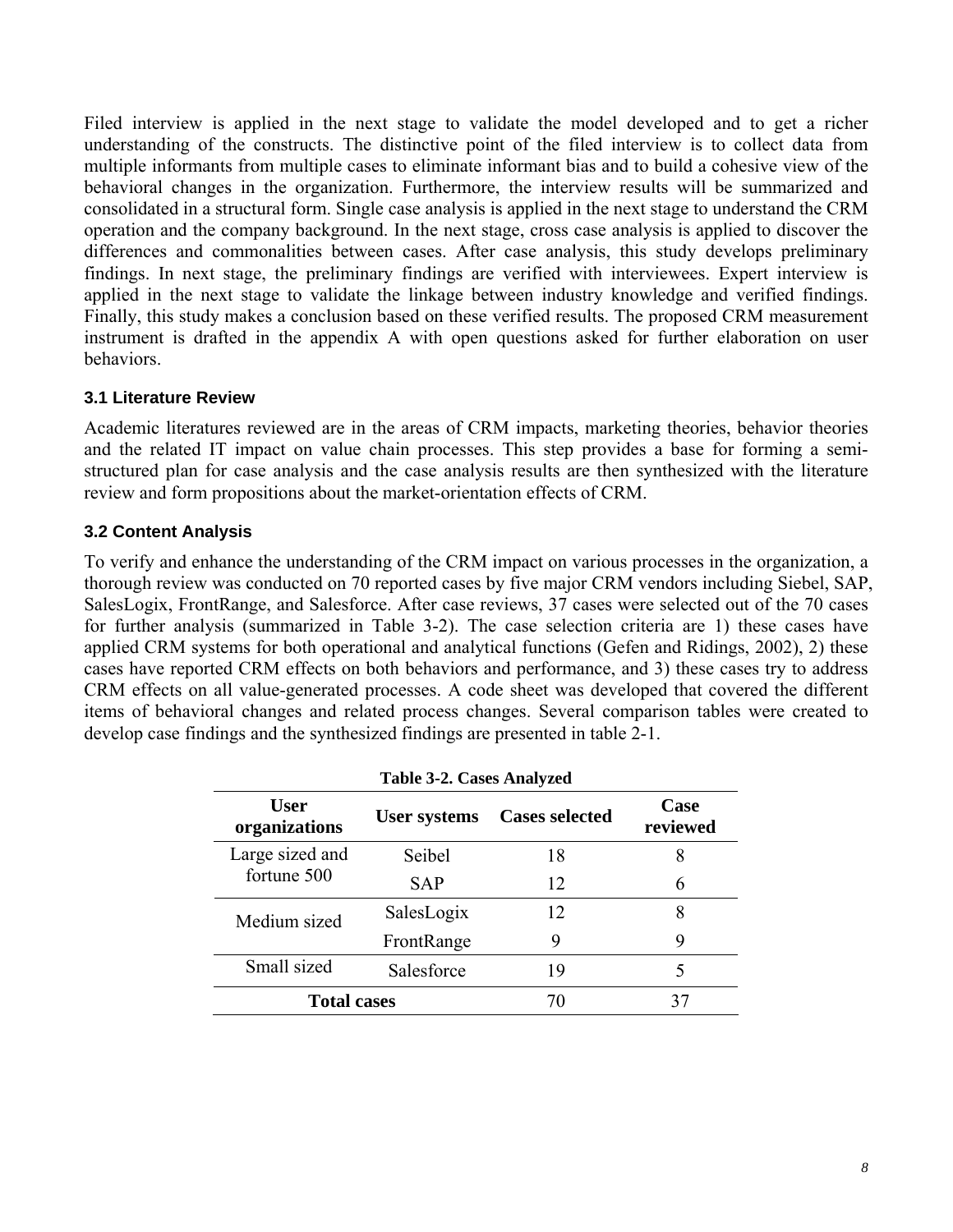### **3.3 Field Interview**

The main subjects of this study, market-orientation behavior and processes, are multi-dimensional and may be perceived differently in different organizations, which necessitates dynamic exploration into different situations. For that reason, the presence of the researcher during the data collection process is considered essential: to clarify concepts and to ensure that the understanding of the concepts involved is consistent and precise across the subjects. The research method should therefore be able to accommodate a perceptual approach and also build concepts from multiple sources.

Use of multiple case studies is the applied method for studying emerging phenomena in a real-world setting (Yin 1994). After initial discussions with a number of different CRM-using organizations, it was decided that the study would focus on five financial holding companies described in Table 3-3. Financial holding companies by their nature tend to have a wide rang of customers and products. Customer relationship is the key for business success in this competitive market. The use of CRM is highly related to market performance. The world's financial system in the early twenty-first century essentially deal with consolidations and mergers, and most financial institutions have moved towards holding companies to improve economies of scale. In Taiwan, the Merger Law of financial institutions and the Financial Holding Company Act were signed into law on November 2000 and June 2001. The Act permits banks, insurance companies, securities firms, and other financial institutions to affiliate under common ownership and offer their customers a completer range of financial services. At the moment, there are 14 financial holding companies in Taiwan whose stocks have been listed until 31 December 2004. There are some advantages of financial holding companies – such as a mitigation of a maturity mismatch, informational advantages, economies of scope, diversification benefits, operational efficiently, economic of scale – may be applicable to the banks that engage in those non-banking activities (Kuo and Lu, 2005). CRM techniques have been widely adopted by these companies to either provide necessary service or build differentiation in the market. Based on the information provided by Taiwan Financial Supervisory Commission, there are ten companies practicing retail banking business. In order to work on a well-spread sample cases this study selected five companies out of the ten financial holding companies for case study. These selected cases rank between the top and the bottom in the market by credit card volume which is one of the key indicators of market performance.

| Company | <b>CRM</b> modules implemented                                                        | Year of<br><b>CRM</b> use | <b>Performance</b><br>ranking |
|---------|---------------------------------------------------------------------------------------|---------------------------|-------------------------------|
| A       | Call center                                                                           | 3                         | 10                            |
| B       | Call center                                                                           | 5                         | 8                             |
|         | Call center and data warehousing<br>and data mining                                   | 5                         |                               |
| D       | Call center, data warehousing and<br>data mining                                      | 5                         | 3                             |
| E       | Call center, data warehousing, data<br>mining and some business<br>intelligence tools | 8                         |                               |

|  | Table 3-3 description of cases studied |  |  |
|--|----------------------------------------|--|--|
|--|----------------------------------------|--|--|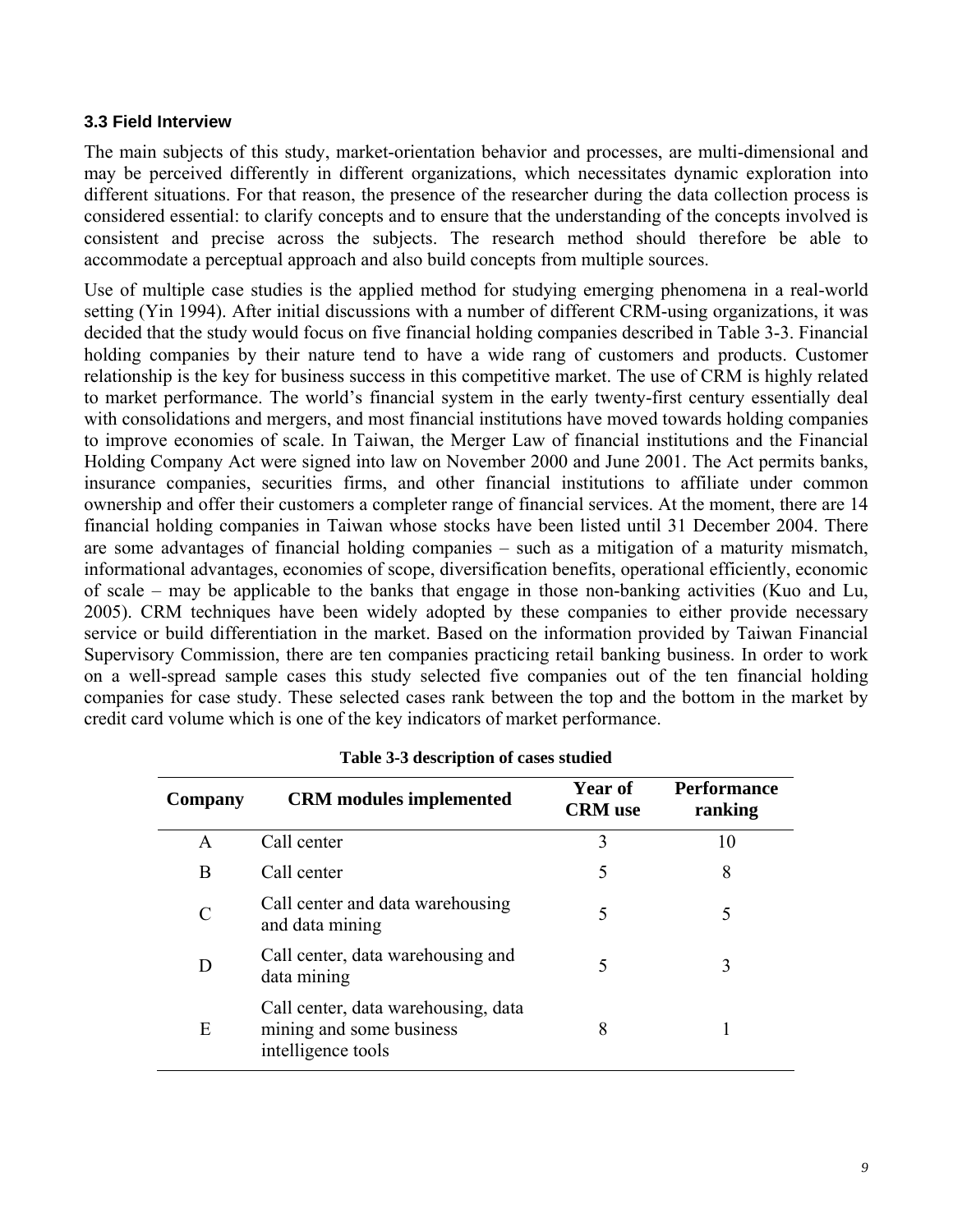In this study, five financial holding companies were selected to be interviewed. The major interviewees are users and managers of CRM systems because they understand the operation and effects of the CRM. Other interviewees are the employees of CRM-related departments such as the department of information systems. This study selects two to five informants for each company. Every interviewee took more than an hour. The transcription of the interviews is drafted in appendix B.

|               | <b>Department</b>                                 | <b>Job Title</b>         | <b>Seniority</b>                         | <b>Interview</b><br><b>Time</b>  |
|---------------|---------------------------------------------------|--------------------------|------------------------------------------|----------------------------------|
| A             | Department of Service                             | Chief                    | 16                                       | 2hrs                             |
|               | Department of Service                             | Senior Associate         | 6                                        | 2hrs                             |
|               | Department of Life Insurance/Planning & Marketing | <b>Executive Officer</b> | 8                                        | 1 <sub>hr</sub> 20 <sub>ms</sub> |
| B             | <b>Marketing Department</b>                       | Division Chief           | $\overline{2}$                           | 1 <sup>hr</sup>                  |
|               | Credit Card Department/Planning & Marketing       | <b>Assistant Manager</b> | 8                                        | 1 <sup>hr</sup> 10 <sup>ms</sup> |
|               | Credit Card Department/Customer Service           | Manager                  | 10                                       | 1 <sup>hr</sup> 10 <sup>ms</sup> |
|               | Credit Card Department/ Customer Service          | Senior Associate         | 6                                        | 1 <sup>hr</sup> 10 <sup>ms</sup> |
|               | Credit Card Department/Information System         | <b>Assistant Manager</b> | 8                                        | 1 <sup>hr</sup> 10 <sup>ms</sup> |
| $\mathcal{C}$ | Credit Card Group/Marketing Department            | Vice President           | 15                                       | 1 <sub>hr</sub>                  |
|               | Credit Card Group/Marketing Department            | <b>Assistant Manager</b> | $\overline{4}$<br>3<br>4<br>10<br>6<br>5 | 1hr 10ms                         |
| D             | Retail Banking/Customer Relationship Development  | Manager                  |                                          | 2hrs                             |
|               | Credit Card/Business Development                  | Manager                  |                                          | 1hr 30ms                         |
| E             | Information Services Group/Data Warehouse         | Manager                  |                                          | 1 <sup>hr</sup>                  |
|               | Credit Card Division/Segmentation & Strategy Mgt. | Manager                  |                                          | 1 <sup>hr</sup> 10 <sup>ms</sup> |
|               | Wealth Management Division/Affluent customer      | Vice President           |                                          | 1 <sup>hr</sup> 10 <sup>ms</sup> |

#### **Table 3-4 Profiles of Interviewees**

### **3.4 Single Case Analysis**

To understand the CRM operation and the company background, this study analyzes interview results and collects public data of interviewed companies. Case studies are summarized and described in the next section. Each case will be deeply discussed and analyzed for understanding its properties and advantages.

# **3.5 Cross Case Analysis**

To discover the commonalities and differences between cases, this study deeply analyzed and consolidated interview results and case studies. In this stage, this study formed preliminary findings and confirmed propositions.